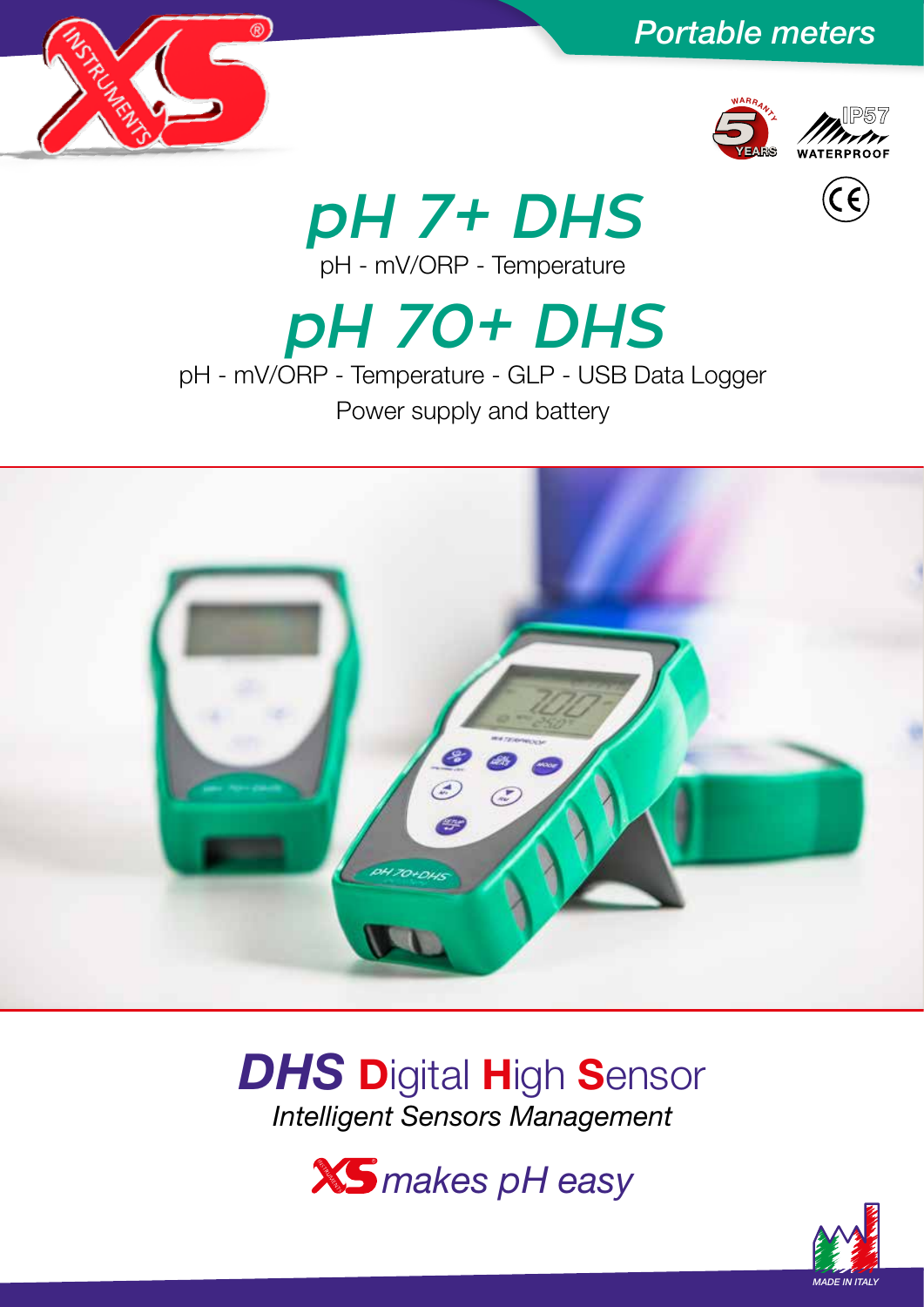

# *DHS* <sup>D</sup>igital High Sensor

## *Intelligent sensors management*

Digital High Sensors *are the new pH sensors with internal chip that store parameters, date of last calibration, model and production batch of the electrode. In the instruments pH7+ DHS and pH 70+ DHS, is inserted a special chip with the same technology. After connecting the pH DHS sensor to the instrument, all the data stored in the sensor chip are automatically transferred to the instrument. The display will show sequentially: DHS, sensor model, production batch, date of the last calibration and slope.*

*After a new calibration of the DHS electrode, the data is automatically stored in the electrode chip. If we move this electrode to another DHS-enabled instrument, we can start working immediately and with extreme security as the data from the last calibration will automatically be transferred and used for pH measurements.*

*New DHS pH sensors do not have an internal battery so they can be stored as a normal pH electrode and do not use special connectors but a normal BNC.*

*Many manufacturers using digital sensors have developed dedicated meters for these sensors. This imposes a full range of digital sensors for a variety of applications or lab requirements. Our research and development team has designed this new line of instruments to work*  with the new DHS digital sensors and the normal analog pH sensors both, all brands, which can be connected to the same pH meter. *From now on, the pH measurement will be simpler.*

### *pH 7+ DHS* pH - mV/ORP - Temperature

*pH 70+ DHS*  pH - mV/ORP - Temperature



GLP - USB Data Logger

An elegant and ergonomic container encloses the best of electronics.

A large 3-color backlight display for pH 70+ DHS with all measurement informations, calibration solutions, measurement stability, and electrode status.

All the functional parameters of the sensor connected during the measurements, or during the calibration, are constantly monitored and, in case of errors, reported to the operator.

Only 4 keys (6 keys for pH 70+ DHS) allows to manage all functions in a simple and intuitive way.



*pH 70+ DHS FOOD*

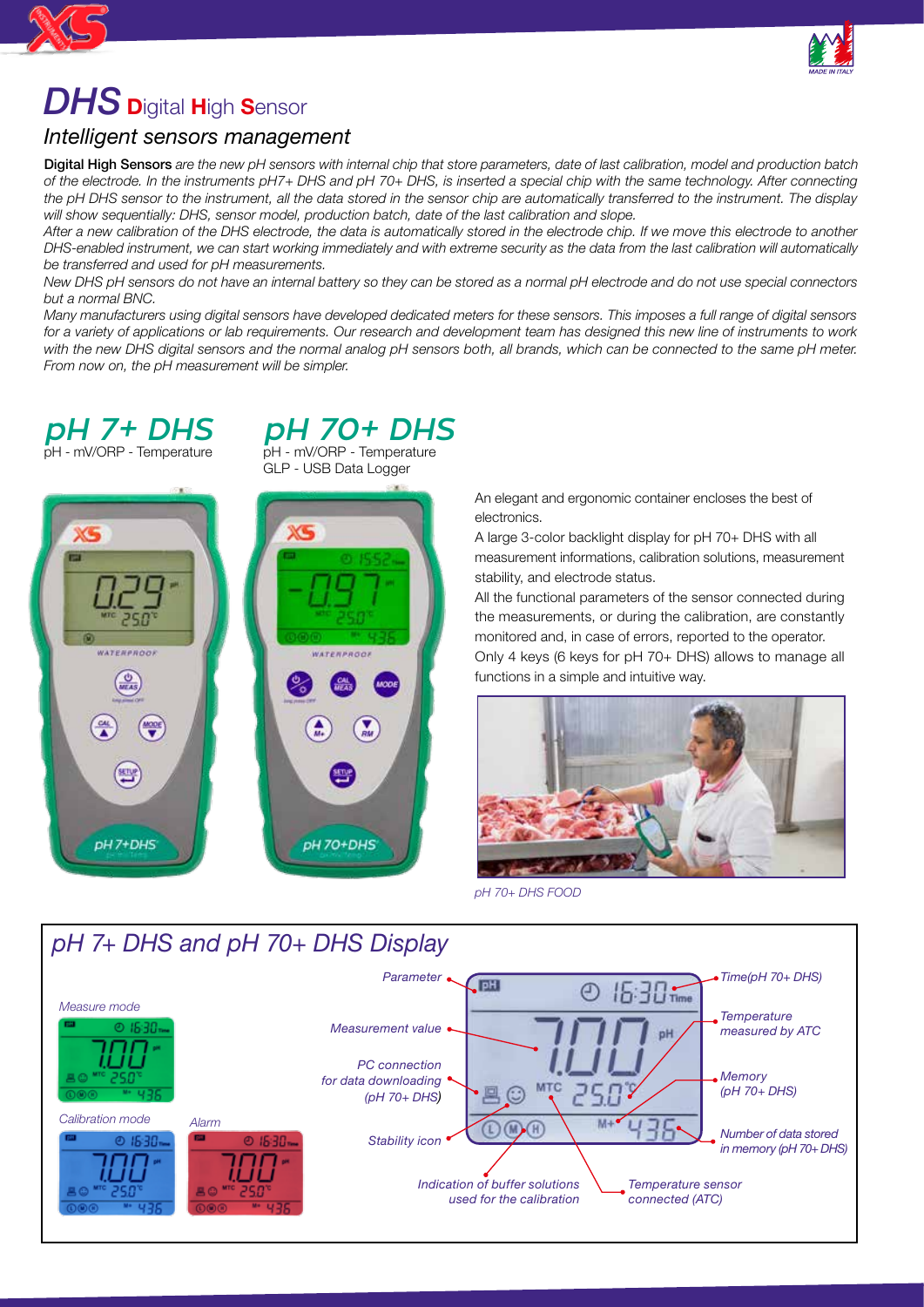

*Complete carrying case with accessories, useful for use as a portable laboratory*

### *Main features*

- Management of analog and digital pH sensors with DHS technology.
- Wide display for simultaneous display of pH/mV and temperature, buffer solutions used in calibration and measurement stability.
- Selectable resolution: 0,1/0,01 pH.
- Automatic 1 to 3 points calibration between two families of buffer solutions (USA and NIST).
- Manual 2 points calibration with user-defined buffers.
- Setting the Low-Med-High (Stability) parameters for a more accurate or fast measurement.

#### …only on pH 70+ DHS

- GLP
- CAL TIMER: Setting the calibration frequency for a better quality of your measurements.
- Manual and automatic data logger with memory / recall up to 500 measurements with date and time.
- USB output for data download and power supply, via PC or main power supply supplied as standard.
- Software DataLink 70 for PC data management freely down loadable



*PC connection with USB cable*



*Sample housed in the suitcase to avoid accidental overturning*



*Support for desk use (optional)*



*pH 7+ DHS FOOD*





*USB output for data and power supply via PC or mains power supply supplied as standard (pH 70+ DHS)*